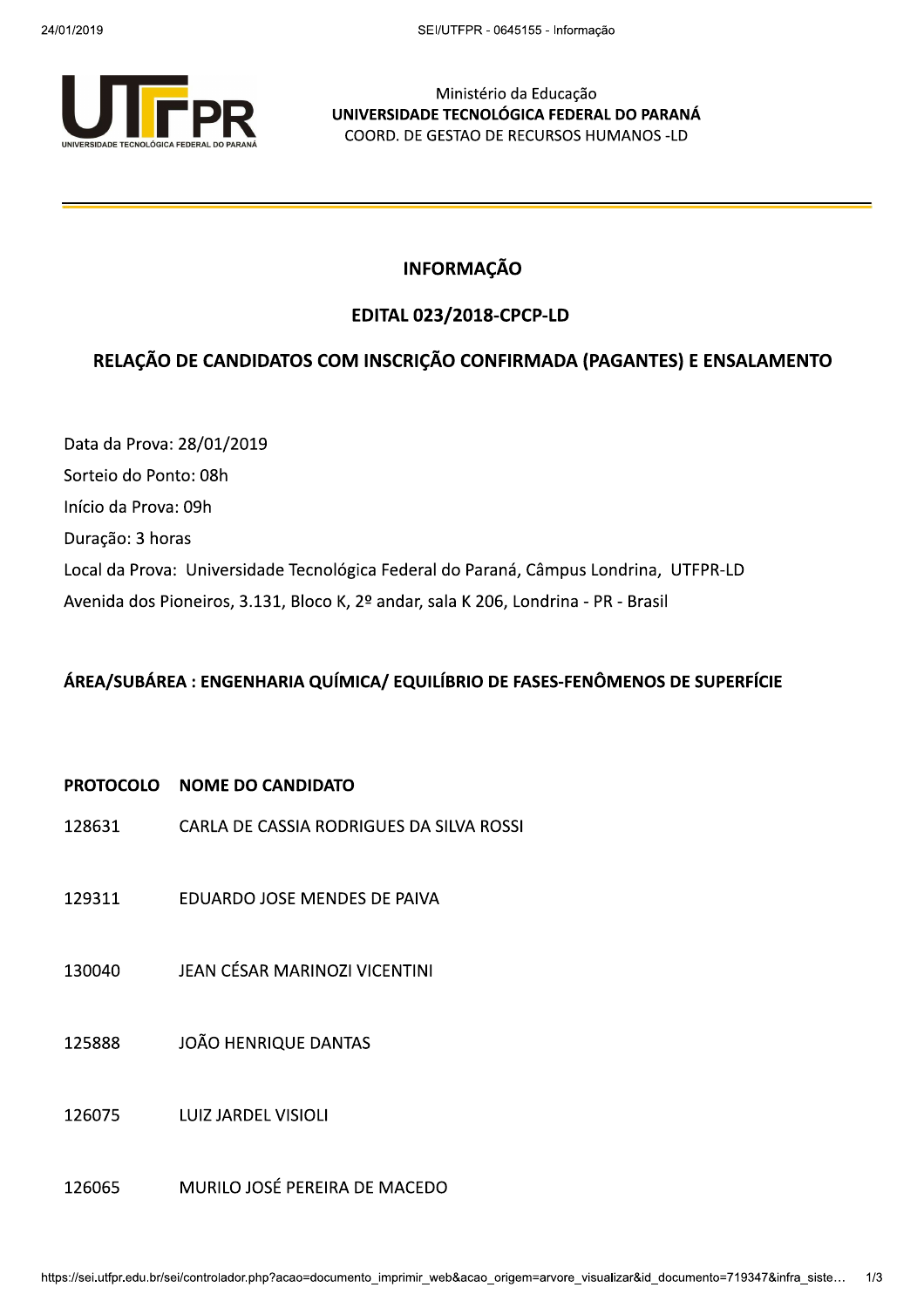125879 OSVALDO VALARINI JUNIOR

128357 PAULO SERGIO THEODORO

Data da Prova: 28/01/2019 Sorteio do Ponto: 08h Início da Prova: 09h Duração: 3 horas Local da Prova: Universidade Tecnológica Federal do Paraná, Câmpus Londrina, UTFPR-LD Avenida dos Pioneiros, 3.131, Bloco K, 2º andar, sala K 206, Londrina - PR - Brasil

## ÁREA/SUBÁREA : ENGENHARIA QUÍMICA/ CONTROLE DE PROCESSOS

| <b>PROTOCOLO</b> | <b>NOME DO CANDIDATO</b> |
|------------------|--------------------------|
|                  |                          |

- 125871 **ALCIDES TONHATO JUNIOR**
- 125901 ANA KAROLINA MAYER DE LIMA
- 126010 **ARLEY SILVA ROSSI**
- 129648 CLAUDIA ANGELA CAPELETTO
- 126829 **EDILSON SADAYUKI OMOTO**
- 126222 FELIPI LUIZ DE ASSUNCAO BEZERRA
- 126074 **HEVELINE ENZWEILER**
- 125870 JOELMA RIBEIRO DE MELO

#### 126011 **LUCAS BONFIM ROCHA**